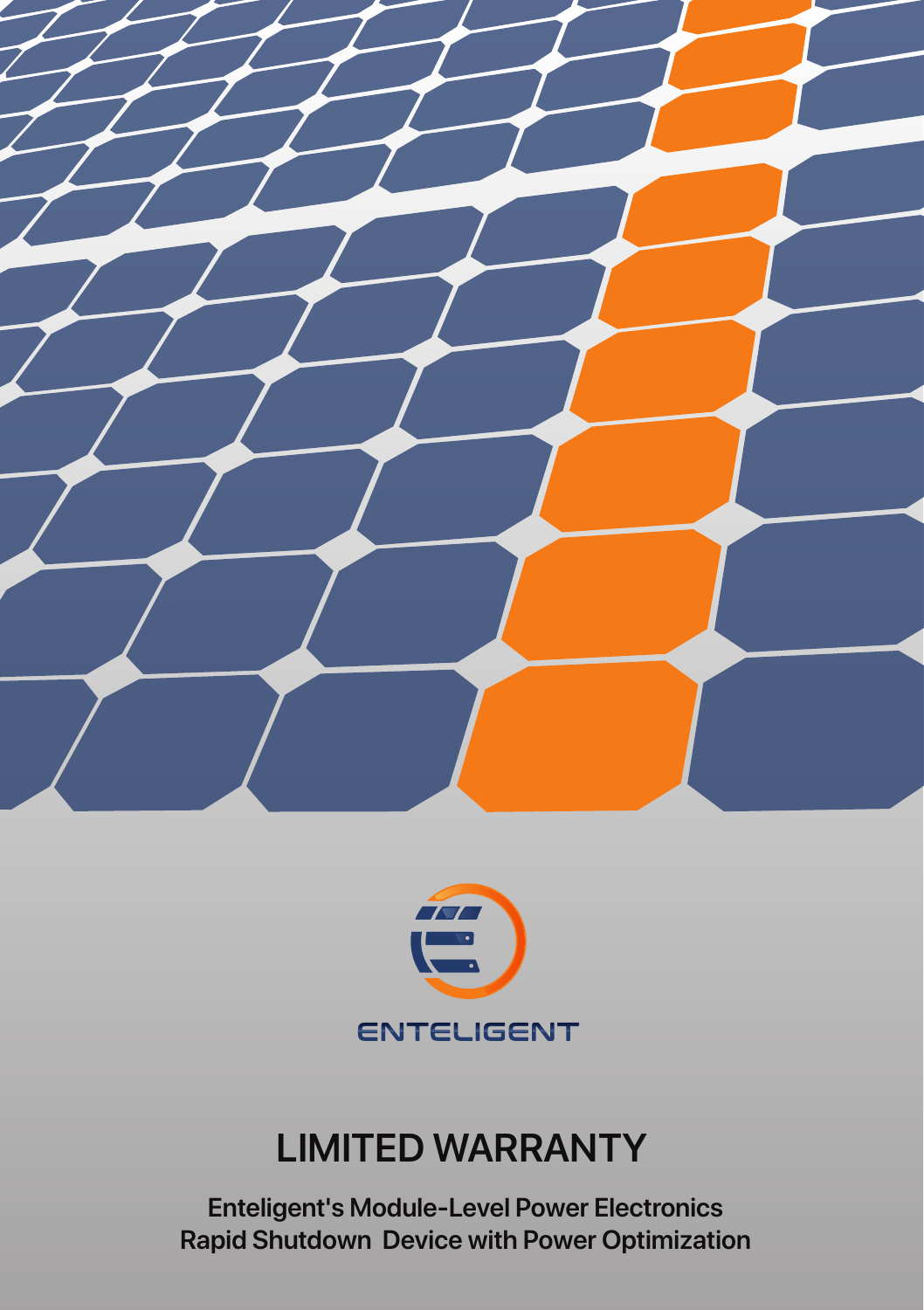# **ENTELIGENT LIMITED WARRANTY**

Enteligent Inc. ("Enteligent") supplies Module-Level Power Electronics Rapid Shutdown Device with Power Optimization products ("Product").

This Enteligent limited warranty ("Limited Warranty") warrants that the Product listed above will be free from significant defects in material and workmanship for the applicable duration ("Limited Warranty Period").

**EXCEPT FOR THE WARRANTIES SET FORTH HEREIN, ENTELIGENT MAKES NO WARRANTY WHATSOEVER WITH RESPECT TO THE PRODUCT, INCLUDING ANY (a) WARRANTY OF MERCHANTABILITY; (b) WARRANTY OF FITNESS FOR A PARTICULAR PURPOSE; WHETHER EXPRESS OR IMPLIED BY LAW, COURSE OF DEALING, COURSE OF PERFORMANCE, USAGE OF TRADE OR OTHERWISE.**

## **Limited Warranty Period**

Unless specifically stated otherwise, the Limited Warranty Period is twentyfive (25) years commencing on the earlier of ("Limited Warranty Start Date"): 1. four (4) months from the date the Product is shipped from Enteligent; or, 2. the date of Product installation,

but shall not exceed the maximum of:

1. the Photovoltaic (PV) Module product warranty period, and 2. the PV Module power warranty periods provided by the applicable PV module manufacturer.

Products manufactured by a third party ("Third Party Product") may constitute, contain, be contained in, incorporated into, attached to or packaged together with, the Product. Third Party Products are not covered by Enteligent's warranty. For the avoidance of doubt,

**ENTELIGENT MAKES NO REPRESENTATIONS OR WARRANTIES WITH RESPECT TO ANY THIRD PARTY PRODUCT, INCLUDING ANY (a) WARRANTY OF MERCHANTABILITY; (b) WARRANTY OF FITNESS FOR A PARTICULAR PURPOSE; (c) WARRANTY OF TITLE; OR (d) WARRANTY AGAINST INFRINGEMENT OF INTELLECTUAL PROPERTY RIGHTS OF A THIRD PARTY; WHETHER EXPRESS OR IMPLIED BY LAW, COURSE OF DEALING, COURSE OF PERFORMANCE, USAGE OF TRADE OR OTHERWISE.**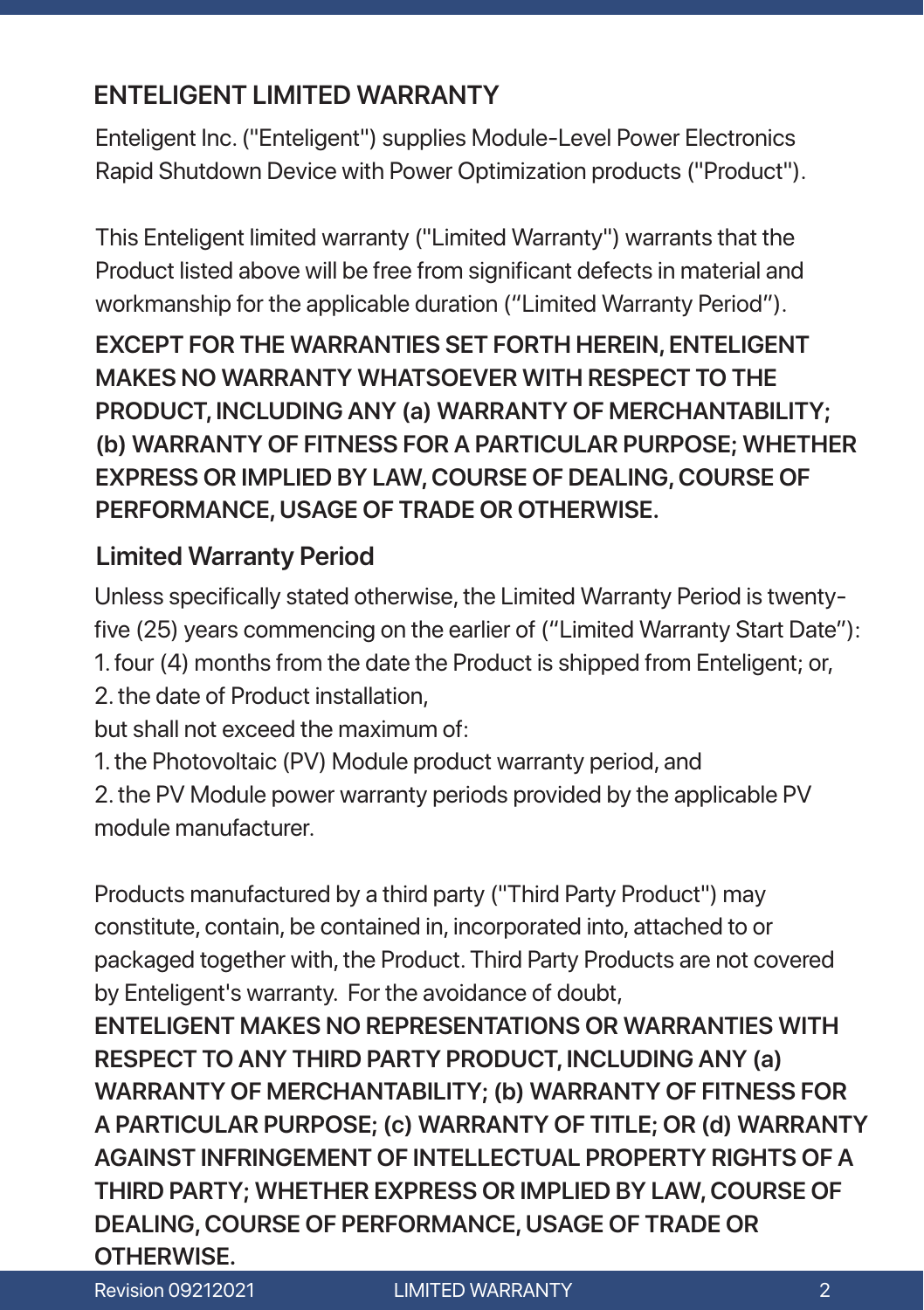Enteligent shall not be liable for a breach of the warranty set forth herein unless: (i) consumer gives written notice of the defect, reasonably described, to Enteligent immediately when you discover or ought to have discovered the defect; (ii) Enteligent is given a reasonable opportunity after receiving the notice to examine the Product and Enteligent reasonably verifies Buyer's claim that the Product is defective.

To obtain service under this Limited Warranty, the holder of the Limited Warranty must comply with the Return Merchandise Authorization (RMA) procedures which can be found at www.enteligent.com.

Subject to the terms and conditions listed below, Enteligent will fulfill its warranty obligation by one of the following methods:

- 1. Repair the Product,
- 2. Replace the Product, or any defective parts thereof, or

3. Refund the prorated value of the Product, based on the remaining warranty period of the Product.

be made at Enteligent's sole discretion. A licensed contractor approved by The decision to resolve warranty defects by repair, replacement, or refund will Enteligent should be used for all installations or repairs in connection with the Product.

### *THE REMEDIES SET FORTH ABOVE SHALL BE THE BUYER'S SOLE AND EXCLUSIVE REMEDY AND ENTELIGENT'S ENTIRE LIABILITY FOR ANY BREACH OF THE LIMITED WARRANTY SET FORTH HEREIN.*

# **THE FOLLOWING CONDITIONS ARE NOT COVERED BY THIS LIMITED WARRANTY:**

1. Faults or damage caused by installation error, has been subjected to abuse, misuse, negligence, improper maintenance, neglect, altering, tampering, abnormal physical stress, abnormal environmental conditions or careless operation or handling of the Product that are not in accordance with the manufacturer's instructions, or if it is used for other than the intended purpose after the Product has been delivered and accepted by the receiving party – whether performed by a contractor, a service company, or yourself.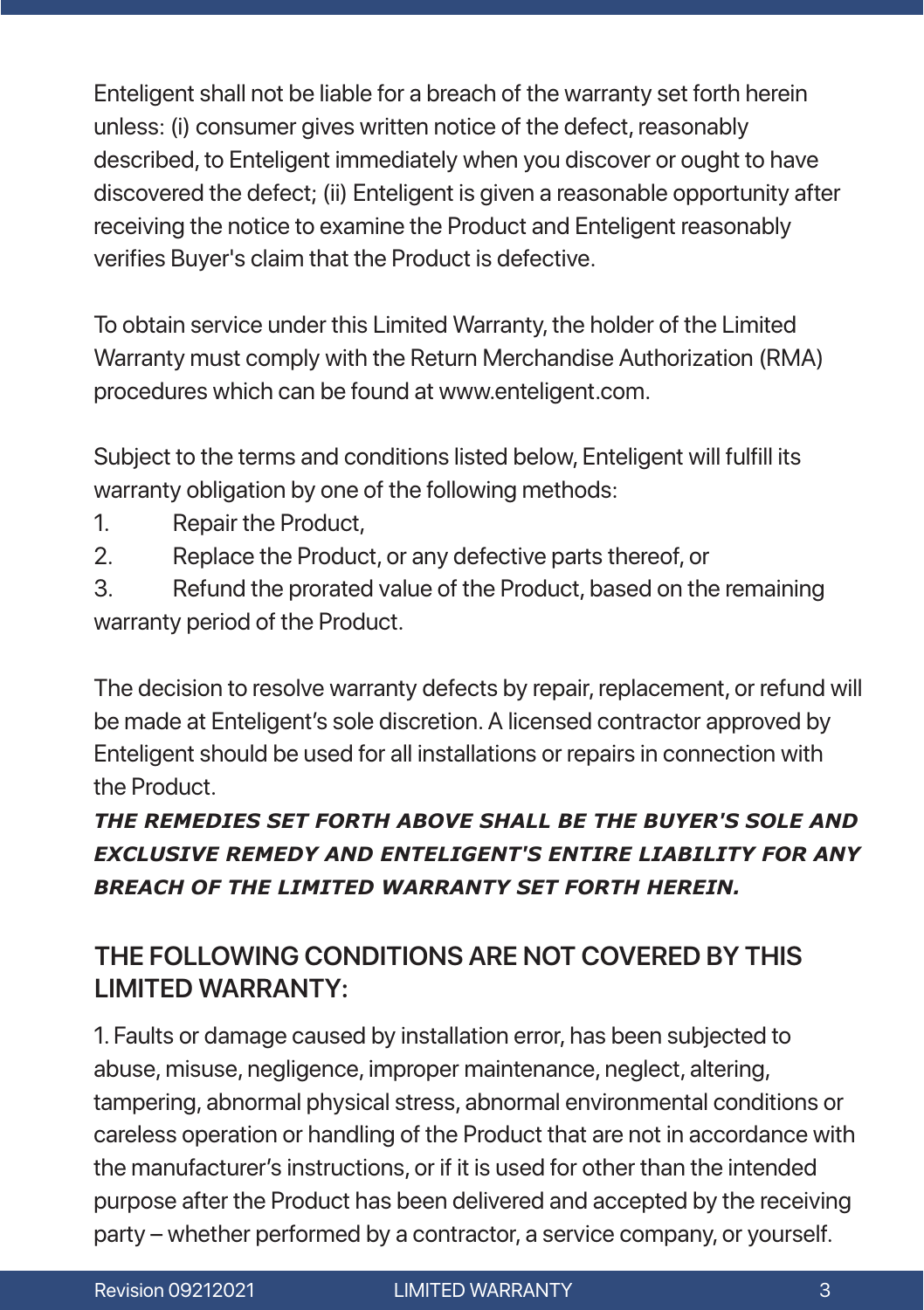2. Normal wear and tear due to the normal aging of the Product, including parts that are expected to deteriorate over time. Gloss reduction, scratching, abrasions, deterioration (due to the use of paints, solvents, or other chemicals), staining or alkaline etching of the finish over time due to use, cleaning practices, or water or atmospheric conditions, are not manufacturer defects but are indicative of normal wear and tear.

3. Ancillary components (i.e. cables, breakers, fuses, wires and connectors) whether supplied by Enteligent or others.

4. Consumable parts designed to be replaced over time during the life of the covered Product.

5. Replacement of house fuses, resetting of circuit breakers, or correcting wiring; or failure of the Product caused by the delivery of incorrect electrical current or voltage.

6. Failure of the Product to perform during power failures, interruptions, or inadequate electrical service.

7. Cosmetic damage not reported in the first 48 hours after delivery. All Products must be inspected before installation.

concentrations, exposure to hazardous or harmful chemicals, high moisture, 8. Discoloration, rust, or oxidation resulting from caustic or corrosive environments including but not limited to high chlorine or fluorine humidity, or high salt concentrations. Installation applications within 5 miles (8 kilometers) of a body of salt water are considered high salt concentration environments.

9. Damage from rodents, insects or other animals.

10. Instances where the Product has been installed in proximity to pools, hot tubs, greenhouses, walk-in freezers or refrigeration units, or other extreme environments.

11. Damages caused by services performed by unauthorized service companies, or parts obtained from persons or third parties other than authorized service companies.

12. Replacement parts or repair labor for Products with original model/serial numbers removed, altered, or not easily determined or not approved by Enteligent.

13. Service surcharges including, but not limited to, any after-hours, weekend, or holiday service calls, travel expenses for service calls to remote areas where service by an authorized servicer is not available.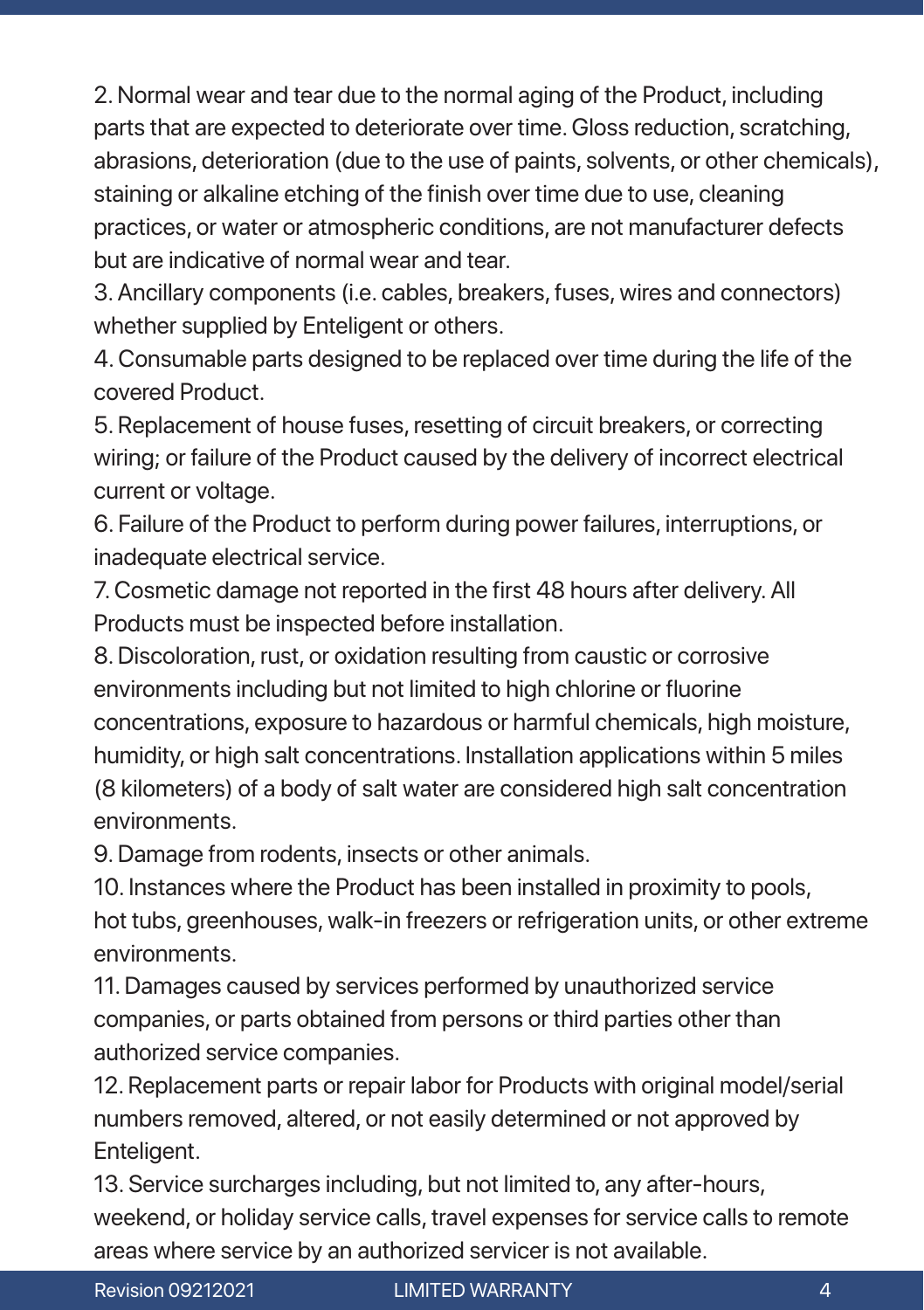14. Force Majeure: Loss, damage, or injury caused in whole or in part by natural calamities, or acts of God, including but not limited to earthquakes, tornadoes, tropical storms, hurricanes, mudslides, volcanic eruptions, lightning, windstorm, fires, smoke, hail, floods, explosions, biological infestations, improper storage or handling, job site conditions, architectural and engineering design, structural settling or movement, power surges or failures, aircraft, vehicles, falling objects, riots and civil commotion, war, nuclear explosions or radiation, theft, vandalism, or accidents.

15. Labor: This Limited Warranty does NOT include labor or any other costs incurred for service, maintenance, repair, removing, replacing, installing, complying with local building and electrical codes. For items that are designed to be maintained or replaced by the owner, the owner is solely responsible for all labor and other costs of maintaining, installing, replacing, disconnecting, or dismantling the system and parts. Improper installation may endanger the occupants of the building. The original purchaser may be covered by a separate installation warranty from the general contractor or licensed professional who installed the Product.

 $-$  including multi-family apartment units, schools, professional office 16. Industrial/Commercial Use: Unless specifically stated otherwise, this limited warranty is extended to light commercial and residential applications buildings, retail, hospitality guest rooms, and other similar installation applications only. Excluded from this limited warranty are industrial or heavy commercial operating environments and usage scenarios that significantly differ from normal residential usage patterns and operating conditions. Examples include industrial/manufacturing workspaces where employees are regularly required to wear personal protective equipment (hard hats, safety glasses, protective coveralls, etc.), and other high-volume, heavy-use, harsh or chemically caustic environments. If there are questions as to the type of use that is considered "Light Commercial", please contact your Enteligent sales representative before purchase and installation.

Repair or replacement costs for any circumstances not covered by this warranty shall be borne by the owner.

This warranty is not in force until full payment has been received for the covered Products.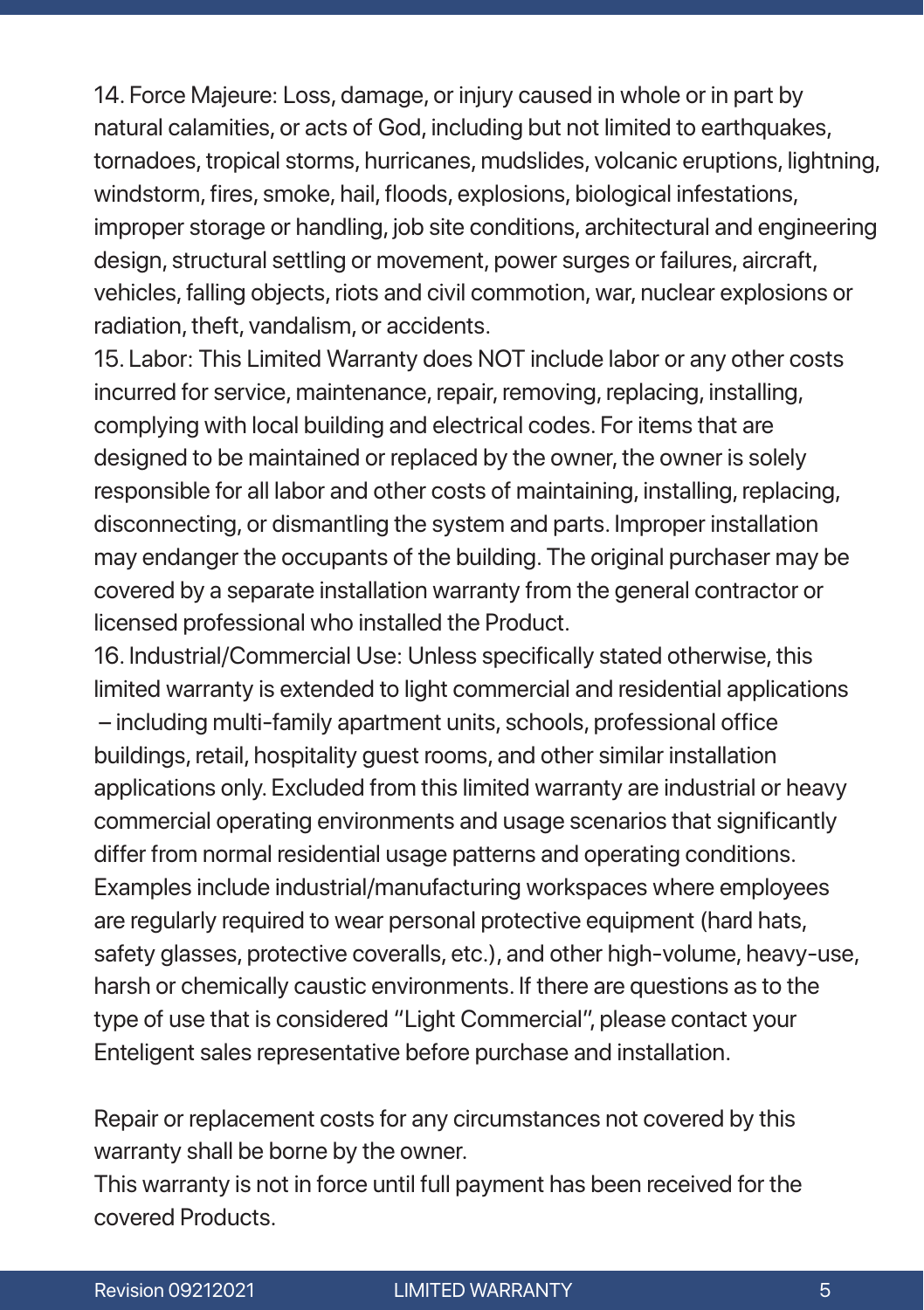This Limited Warranty applies only to units that are installed by contractors who are licensed for solar installation under applicable local and state law. and who install the units in accordance with (i) all applicable building codes and permits: (ii) manufacturer's installation and operation instructions: and (iii) good trade practices.

All equipment requires annual maintenance performed by a competent service technician. Lack of annual maintenance or failure to provide proof of proper annual maintenance may result in denial of claims under warranty.

Enteligent does not warrant that the operation of covered Products will be uninterrupted or error-free. This warranty does not constitute a performance warranty and does not extend to the future performance of goods. The buyer's sole remedies under this warranty are limited to repair, replacement, or refund in the event a part fails due to a defect in material or workmanship.

This warranty is not a statement of the expected useful life of any Enteligent product.

The product's rating plate must not be removed or defaced.

During the limited warranty period, Enteligent will fix any embedded software issues that have a significant negative effect on the Product's performance. It is your responsibility to backup any data you may have stored or preserved from the Product. It is likely that such data will be lost or reformatted during warranty service, and Enteligent is not responsible for any such damage or loss.

The original warranty period is not extended by repair or replacement activities. Defective parts must be made available to Enteligent in exchange for the replacement parts and become the property of Enteligent.

This warranty is extended to the original purchaser or owner at the original installation location and is non-assignable and non-transferable.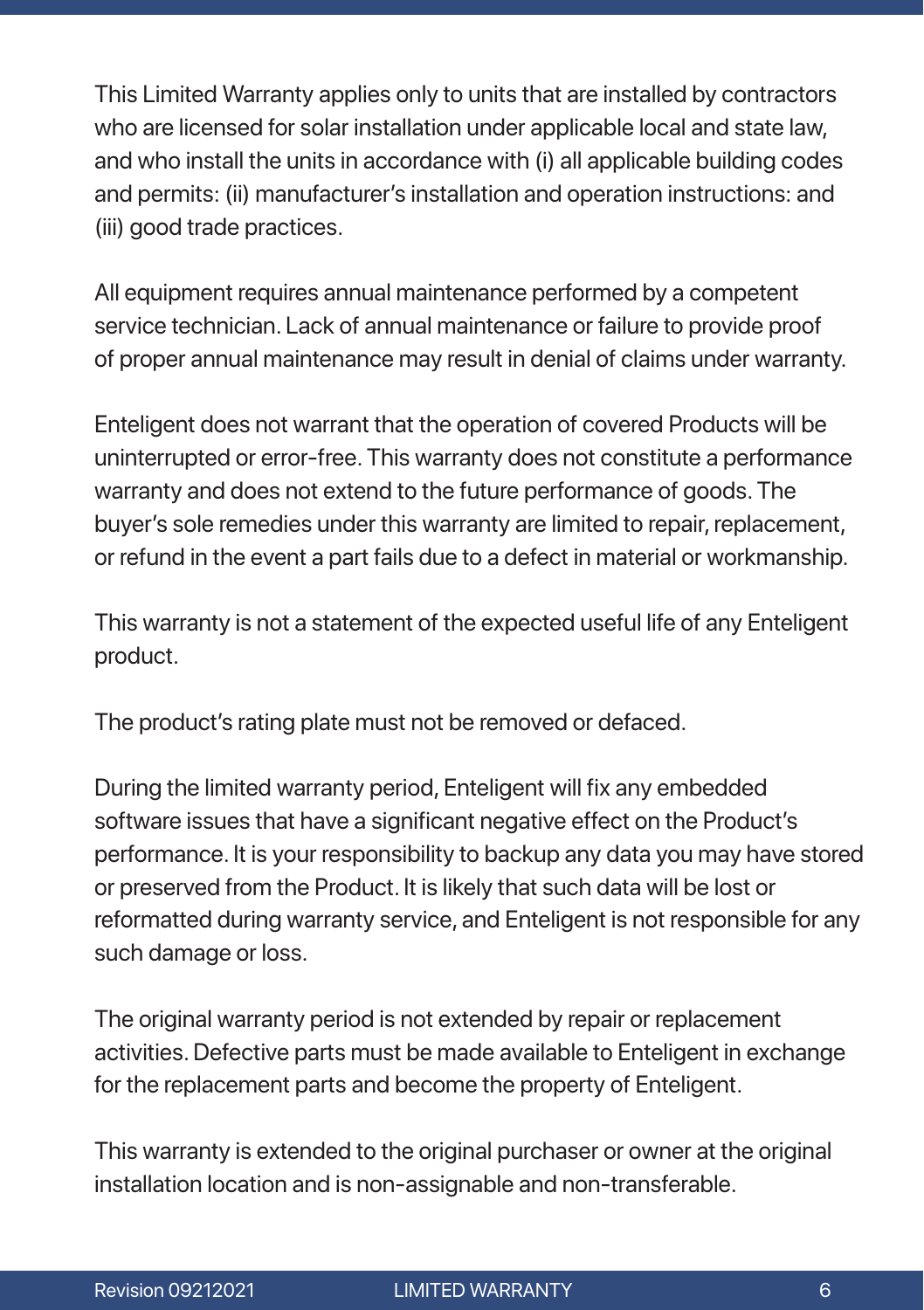Enteligent's total liability or cost, for the life of this warranty, is limited to, and capped at, the original purchase price of the warranted Product(s) – whether the claim is based on strict liability, negligence, breach of warranty or any other theory or cause of action.

#### **DISCLAIMER OF IMPLIED WARRANTIES**

TO THE EXTENT PERMITTED BY LAW, ALL IMPLIED WARRANTIES, INCLUDING ANY IMPLIED WARRANTY OF MERCHANTABILITY, IMPLIED WARRANTY OF FITNESS FOR A PARTICULAR PURPOSE, IMPLIED WARRANTY OF NON-INFRINGEMENT, AND ANY WARRANTIES ARISING OUT OF COURSE OF DEALING, COURSE OF PERFORMANCE, OR USAGE OF TRADE, ARE DISCLAIMED. UPON THE EXPIRATION OF THE ABOVE STATED LIMITED WARRANTY PERIOD, ANY AND ALL APPLICABLE IMPLIED WARRANTIES THAT MAY NOT BE DISCLAIMED ALSO EXPIRE. NO ADVICE OR INFORMATION, WHETHER ORAL OR WRITTEN, OBTAINED FROM ENTELIGENT OR ELSEWHERE, WILL CREATE ANY WARRANTY NOT EXPRESSLY STATED IN THESE TERMS.

lasts, so the above limitation may not apply to you. This warranty gives you Some jurisdictions do not allow limitations on how long an implied warranty specific legal rights, and you may also have other rights which vary by jurisdiction.

### **LIMITATION OF REMEDIES – EXCLUSION OF INCIDENTAL AND CONSEQUENTIAL DAMAGES**

THIS WRITTEN WARRANTY IS YOUR EXCLUSIVE WARRANTY FROM ENTELIGENT AND REPRESENTS THE SOLE REMEDY TO THE OWNER OF ENTELIGENT PRODUCTS EXCEPT AS OTHERWISE REQUIRED BY LAW. ENTELIGENT MAKES NO OTHER REPRESENTATIONS, WARRANTIES OR GUARANTEES OF ANY KIND OTHER THAN THOSE STATED EXPLICITLY HEREIN. THE WARRANTIES AND REMEDIES PROVIDED HEREIN ARE LIMITED IN DURATION TO THE EXPRESS WARRANTY PERIOD PROVIDED HEREIN UNLESS A SHORTER PERIOD IS PERMITTED OR REQUIRED BY LAW. ENTELIGENT DOES NOT ASSUME AND SPECIFICALLY DISCLAIMS ANY AND ALL LIABILITY FOR ANY INDIRECT, INCIDENTAL, SPECIAL, EXEMPLARY, PUNITIVE OR CONSEQUENTIAL DAMAGES, INCLUDING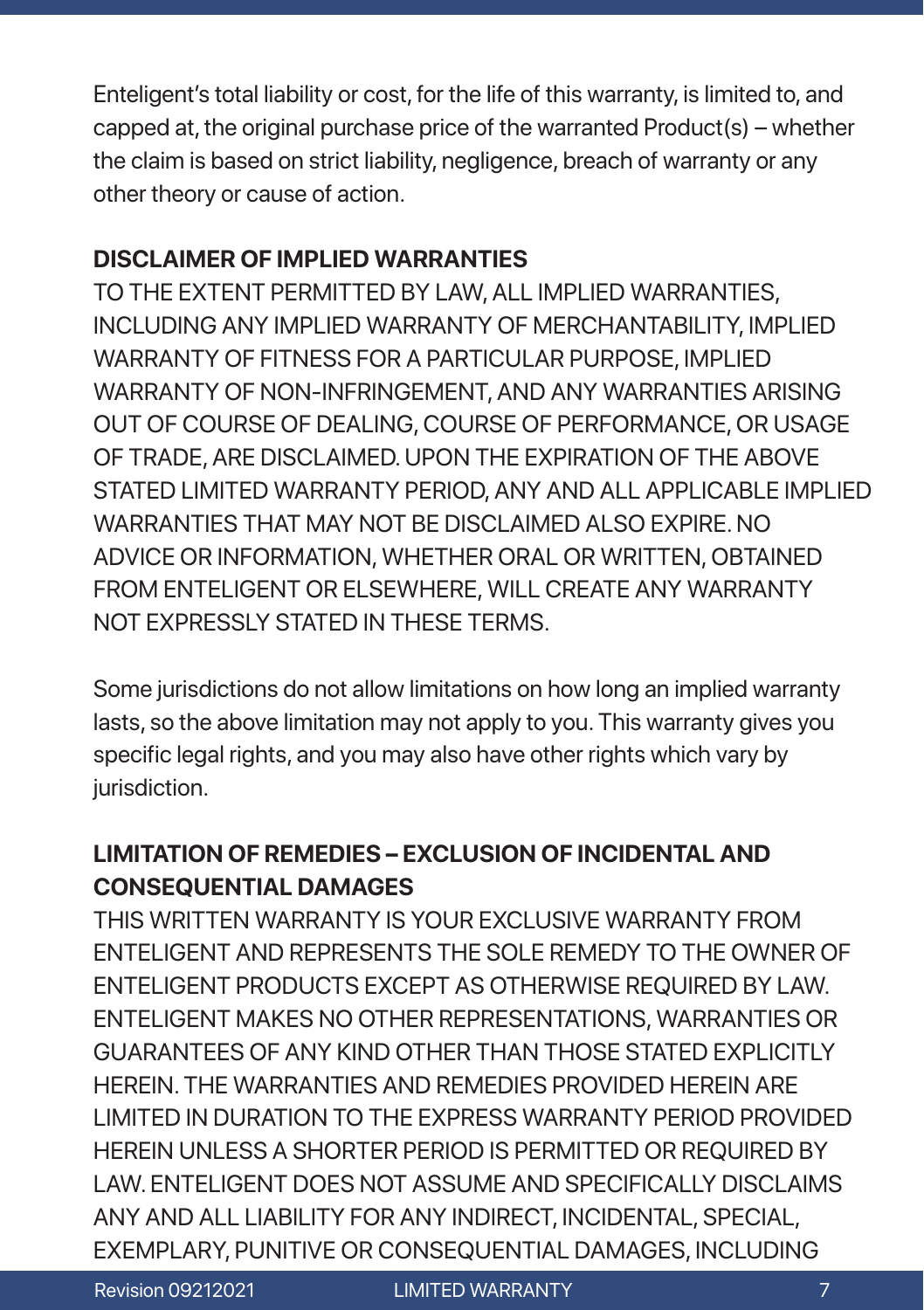BUT NOT LIMITED TO LOST GOODWILL, LOST REVENUES OR PROFITS, WORK STOPPAGE, LABOR COSTS TO REMOVE AND/OR REPLACE PRODUCT, AND ANY OTHER HARM TO THE BUILDING, ITS CONTENTS OR ITS OCCUPANTS, OR TO ANY OTHER PERSONS OR PROPERTY, WHETHER FOR BREACH OF THIS WARRANTY, NEGLIGENCE, STRICT LIABILITY OR OTHER CLAIMS DERIVED IN TORT, OR FOR ANY OTHER CAUSE.

**IN NO EVENT SHALL SELLER'S AGGREGATE LIABILITY ARISING OUT OF OR RELATED TO THIS AGREEMENT, WHETHER ARISING OUT OF OR RELATED TO BREACH OF CONTRACT, TORT (INCLUDING NEGLIGENCE) OR OTHERWISE, EXCEED TWO TIMES THE TOTAL OF THE AMOUNTS PAID TO ENTELIGENT FOR THE PRODUCTS SOLD HEREUNDER.**

Some jurisdictions do not allow the exclusion or limitation of incidental or consequential damages, so these limitations and exclusions may not apply to you. This warranty gives you specific legal rights, and you may also have other rights which vary by jurisdiction.

#### WARRANTY CLAIMS

All warranty service is provided exclusively by Enteligent's authorized service provider network. To schedule service or to order spare parts, please visit www.enteligent.com or by calling +1-888-259-4600.

Product part number, serial number, and proof of purchase are required to support any warranty claim.